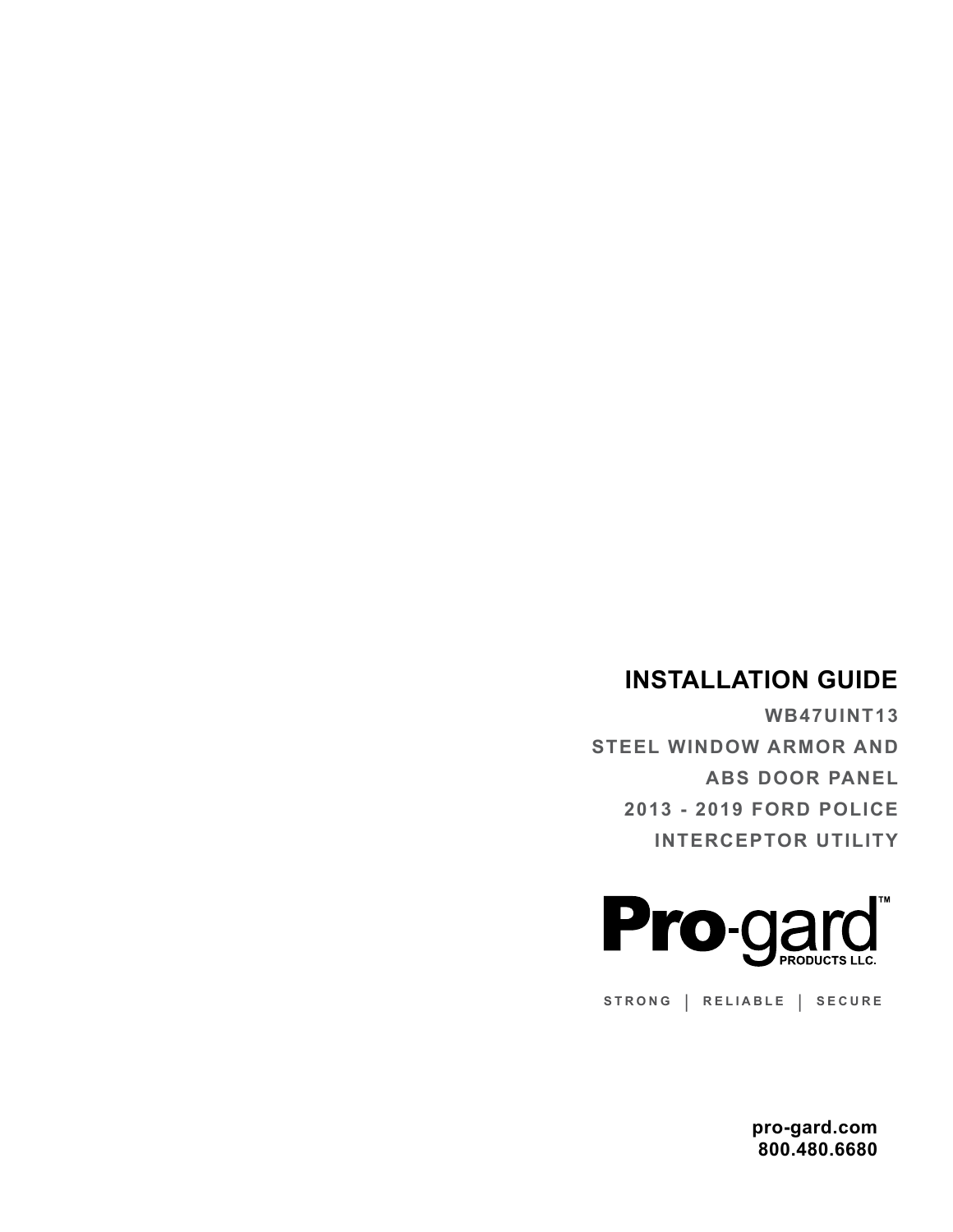## THESE COMPONENTS ARE REQUIRED TO INSTALL THE PRO-GARD STEEL WINDOW ARMOR

STEEL WINDOW ARMOR ASSEMBLIES





- I. Refer to the diagram on the last page to verify all parts were received.
- II. The following tools will be required to complete the installation.
	- 1. Drill with standard #2 Philips driver
	- 2. Drill bit 7/64" diameter
	- 3. T20 Torx Bit & Bit Driver

III. Read all instructions carefully before starting the assembly process.

**NOTE:** *Locate all Wiring, Fuel Lines, Brake Lines, and/or Cooling Lines before drilling holes or installing any Fasteners.*

IV. OEM Door Panel Removal

A. Remove the OEM door panel from the door frame. (See Fig. 1)

*Note: Save the lower two OEM fasteners, as the will be reused in ABS Door Panel installation.*

- B. Remove the power window switch from the door panel.
- C. Secure the door latch cable to the door frame so it will not rattle.
- D. Make sure the power window switch is connected to the harness, protect it from moisture and secure the harness inside the door frame away from the window travel.
- E. Sand down the top portion of OEM Stud (flush with nut) holding the window track into place. (See Fig. 2)



**pro-gard.com 800.480.6680 2**